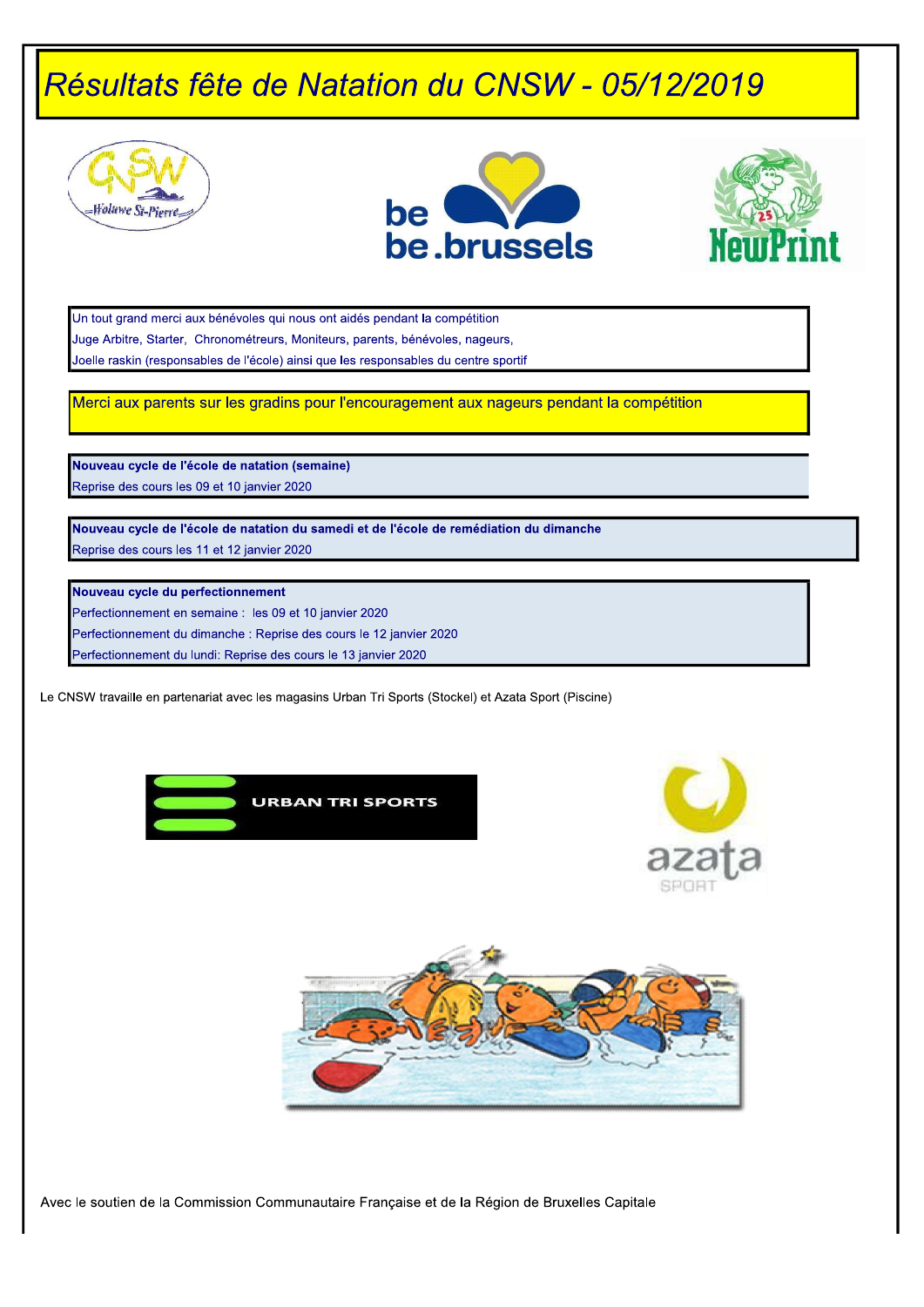#### Course 1: 16 m Dos avec aide

| <b>SZELES</b>           | <b>ALICE</b>   | 2014 | en | f | 47.94   |
|-------------------------|----------------|------|----|---|---------|
|                         |                |      |    |   |         |
| <b>KILGOUR</b>          | DANIEL         | 2014 | en | g | 34,28   |
| <b>DIDATSANG</b>        | <b>NORBU</b>   | 2014 | en | g | 46,55   |
| <b>MARQUES TRINDADE</b> | <b>COLIN</b>   | 2014 | en | g | 1,00,68 |
|                         |                |      |    |   |         |
| <b>ATHANE</b>           | <b>ANIA</b>    | 2013 | en | f | 33.82   |
|                         |                |      |    |   |         |
| <b>MACEDO</b>           | <b>RUBEN</b>   | 2013 | en | g | 30,64   |
| <b>KUZMANOV</b>         | DANIEL         | 2013 | en | g | 39,74   |
| <b>SVARC</b>            | <b>DAVID</b>   | 2013 | en | g | 41,89   |
|                         |                |      |    |   |         |
| <b>BEYADZE</b>          | <b>MARIANA</b> | 2012 | en | f | 26.94   |
| <b>CLAEYSSENS</b>       | <b>EMMY</b>    | 2012 | en | f | 1,07,05 |

#### Course 2: 16 m sans aide (Dos, brasse ou crawl)

| NKASHAMAMITEU      | <b>NERIAH</b>   | 2015 | en | $\mathsf{f}$ | 50,31   |
|--------------------|-----------------|------|----|--------------|---------|
|                    |                 |      |    |              |         |
| <b>PANKIN</b>      | <b>ANDREY</b>   | 2015 | en | g            | 40,32   |
|                    |                 |      |    |              |         |
| <b>BETTIH</b>      | <b>YNES</b>     | 2014 | en | $\mathsf{f}$ | 26,59   |
| <b>BIFOLCHI</b>    | <b>ELENA</b>    | 2014 | en | $\mathsf{f}$ | 28,09   |
| DE PIERO           | <b>CECILIA</b>  | 2014 | en | $\mathsf{f}$ | 42,81   |
| <b>PIRNAY</b>      | <b>CAROLINE</b> | 2014 | en | $-f$         | 43,20   |
|                    |                 |      |    |              |         |
| <b>SIMON</b>       | <b>BENEDEK</b>  | 2014 | en | g            | 28,68   |
| <b>MINGATOS</b>    | <b>MATIAS</b>   | 2014 | en | g            | 29,83   |
| APARASCHIVEI       | <b>KEVIN</b>    | 2014 | en | g            | 35,34   |
| SOKOLOV            | <b>MAKS</b>     | 2014 | en | g            | 38,58   |
| <b>BEYADZE</b>     | <b>ANDRO</b>    | 2014 | en | g            | 54,72   |
| GORGES-ALEMAN      | <b>DAVID</b>    | 2014 | en | g            | 1,14,86 |
|                    |                 |      |    |              |         |
| <b>VOTOUPAL</b>    | <b>ZUZANA</b>   | 2013 | en | f            | 23,29   |
| <b>VERSTRAETEN</b> | <b>AMELIA</b>   | 2013 | en | $\mathsf{f}$ | 24,36   |
| <b>COZLOSCHI</b>   | <b>OTILIA</b>   | 2013 | en | $\mathsf{f}$ | 26,74   |
| <b>VERSAEVEL</b>   | <b>JULIETTE</b> | 2013 | en | $\mathsf{f}$ | 26,78   |
| <b>TRENKA</b>      | <b>SARA</b>     | 2013 | en | $\mathsf{f}$ | 27,84   |
| <b>KLOCHKOV</b>    | <b>DARIA</b>    | 2013 | en | f            | 38,28   |
|                    |                 |      |    |              |         |
| CARDACI            | <b>ALESSIO</b>  | 2013 | en | g            | 22,69   |
| <b>FRANZONI</b>    | <b>MAURO</b>    | 2013 | en | g            | 25,90   |
| <b>HMIMIDA</b>     | <b>ELYES</b>    | 2013 | en | g            | 32,13   |
| <b>BRUSSELAERS</b> | <b>MATHIAS</b>  | 2013 | en | g            | 32,69   |
|                    |                 |      |    |              |         |
| <b>DUCHENNE</b>    | <b>HORTENSE</b> | 2012 | en | $\mathsf{f}$ | 34,00   |
|                    |                 |      |    |              |         |
| ZAHONYI            | <b>KADOSA</b>   | 2012 | en | g            | 25,98   |
| <b>VOICULET</b>    | PETRU           | 2012 | en | g            | 28,72   |
|                    |                 |      |    |              |         |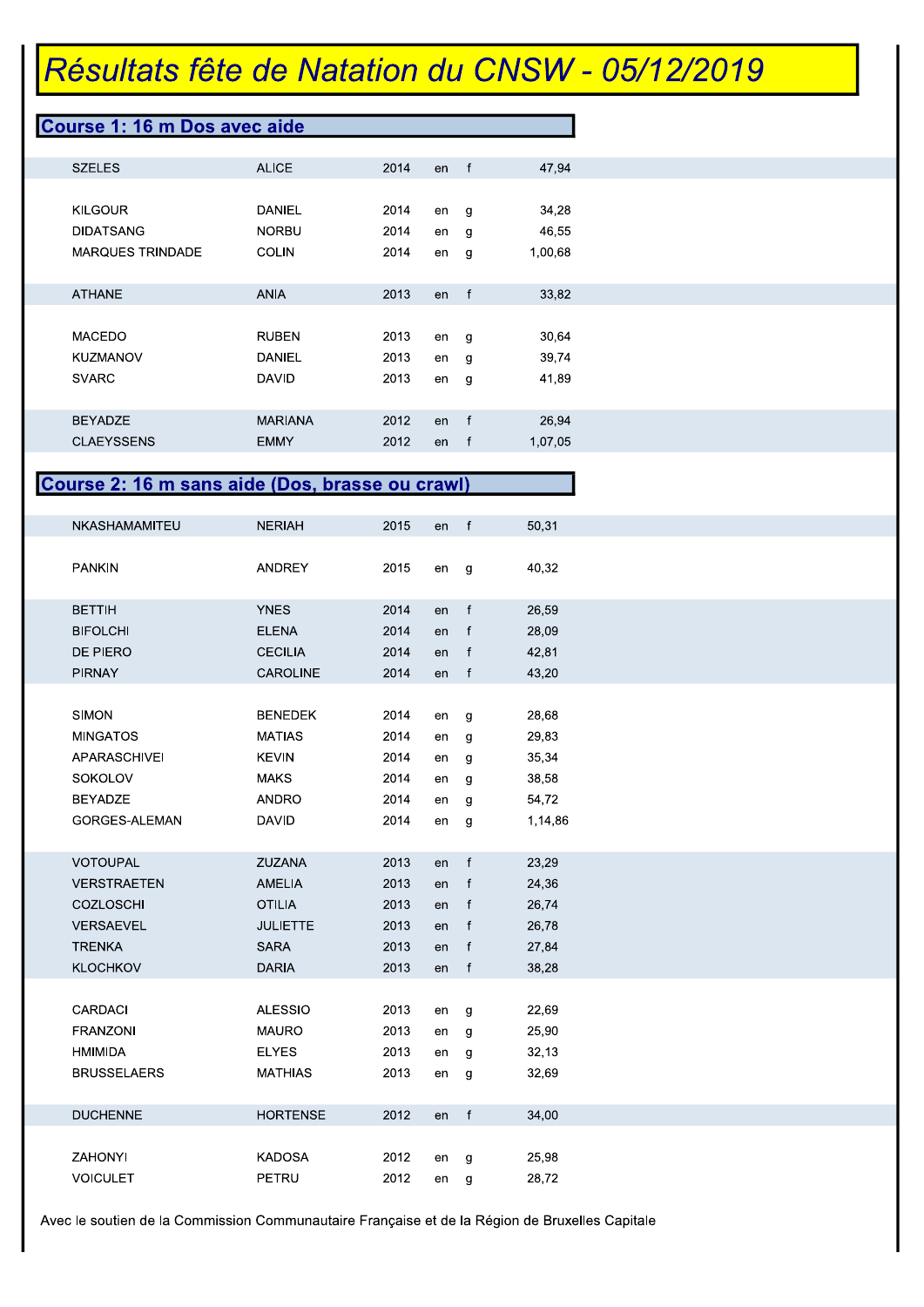| <b>Course 3: 33 m Dos</b> |                   |      |        |              |         |  |
|---------------------------|-------------------|------|--------|--------------|---------|--|
| <b>BENSLIMAN</b>          | <b>ADAM</b>       | 2014 | en     | g            | 1,22,83 |  |
| <b>PANKINA</b>            | <b>MARIA</b>      | 2013 | en     | $\mathsf{f}$ | 43,69   |  |
| <b>GOUVEIA</b>            | <b>CATERINA</b>   | 2013 | en     | f            | 56,27   |  |
| <b>SALOUSA</b>            | <b>SOPHIA</b>     | 2013 | en     | $\mathbf f$  | 1,01,43 |  |
| <b>NEMETH</b>             | <b>EMILIA</b>     | 2013 | en     | $\mathbf{f}$ | 1,02,50 |  |
| <b>NEMETH</b>             | <b>FANNI</b>      | 2013 | en     | $\mathbf f$  | 1,03,40 |  |
| VOTOUPAL                  | <b>ZUZANA</b>     | 2013 | en     | $\mathsf{f}$ | 1,04,79 |  |
| <b>WOJTAS</b>             | <b>ANNA</b>       | 2013 | en     | $\mathbf f$  | 1,12,03 |  |
| <b>SAMBOU</b>             | <b>SARAH</b>      | 2013 | en     | $\mathbf{f}$ | 1,21,34 |  |
| XU                        | YING RUO          | 2013 | en     | $\mathbf f$  | 1,22,91 |  |
| <b>PALMERO</b>            | PELAYO            | 2013 | en     | g            | 41,72   |  |
| VANDENHOVEN               | <b>JONAS</b>      | 2013 | en     | g            | 57,72   |  |
| <b>GOFFETTE</b>           | <b>GILLES</b>     | 2013 | en     | g            | 1,04,20 |  |
| <b>POULAIN</b>            | <b>ALEKSANDRS</b> | 2013 | en     | g            | 1,06,64 |  |
| PIERARD                   | <b>CHARLY</b>     | 2013 | en     | g            | 1,10,00 |  |
| <b>SIMON</b>              | <b>JULIANA</b>    | 2012 | en     | $\mathsf{f}$ | 39,79   |  |
| <b>BARTHELEMY</b>         | <b>AMELIE</b>     | 2012 | en     | $\mathbf{f}$ | 39,84   |  |
| <b>ZHUKOVA</b>            | <b>MARIA</b>      | 2012 | en     | $\mathsf{f}$ | 41,25   |  |
| <b>OHLIGER</b>            | <b>AURELIE</b>    | 2012 | en     | $\mathsf{f}$ | 44,62   |  |
| <b>MAJOR</b>              | <b>LYLA</b>       | 2012 | en     | $\mathsf{f}$ | 45,18   |  |
| <b>DIDATSANG</b>          | <b>KANG LHAMO</b> | 2012 | en     | $\mathbf f$  | 45,94   |  |
| NOCEDA HERNANDEZ          | <b>CHRISTINA</b>  | 2012 | en     | $\mathsf{f}$ | 50,29   |  |
| <b>FOJON</b>              | <b>MIGUEL</b>     | 2012 | en     | $\mathbf f$  | 54,44   |  |
| <b>HMIMIDA</b>            | <b>GHALIA</b>     | 2012 | en     | f            | 1,10,21 |  |
| <b>OKMEN</b>              | <b>MELANIE</b>    | 2012 | en f   |              | 1,24,60 |  |
| <b>DEJAIFFE</b>           | <b>EDOUARD</b>    | 2012 | en     | g            | 37,52   |  |
| SAMOYLENKO                | <b>MATVEY</b>     | 2012 | en     | g            | 44,50   |  |
| <b>KLOCHKOVA</b>          | <b>EGOR</b>       | 2012 | en     | g            | 45,46   |  |
| <b>GINO</b>               | <b>LOUIS</b>      | 2012 | en     | g            | 46,81   |  |
| SEVIN                     | <b>VIRGILE</b>    | 2012 | en     | g            | 54,20   |  |
| <b>PROKOPIC</b>           | <b>JAKUB</b>      | 2012 | en     | g            | 59,37   |  |
| NKASHAMAMITEU             | <b>NOLAN</b>      | 2012 | en     | g            | 1,03,88 |  |
| PIERARD                   | <b>THEO</b>       | 2012 | en     | g            | 1,05,22 |  |
| GORGES-ALEMAN             | CAROLINA          | 2011 | en     | f            | 52,74   |  |
| MORAKOU                   | <b>ELISAVET</b>   | 2011 | en f   |              | 41,,38  |  |
| <b>ROBA</b>               | <b>ENRICO</b>     | 2011 | perf g |              | 32,66   |  |
| VANCROMBRUGGHE            | <b>ULYSSE</b>     | 2011 | en     | g            | 36,22   |  |
| <b>GRAZIOSI</b>           | LORENZO           | 2011 | en     | g            | 39,75   |  |
| <b>PUTSEP</b>             | <b>TOBIAS</b>     | 2011 | en     | g            | 40,74   |  |
| <b>VELOSO</b>             | PEDRO             | 2011 | en     | g            | 41,56   |  |
| GALLO                     | <b>ACHILLE</b>    | 2011 | en     | g            | 41,64   |  |
| CARDACI                   | ENZO              | 2011 | en     | g            | 43,13   |  |
| MAHAUX                    | <b>RAPHAEL</b>    | 2011 | en     | g            | 47,97   |  |
| <b>BERTALOT</b>           | <b>DAVIDE</b>     | 2011 | perf g |              | 49,72   |  |
| <b>WOLPER</b>             | LEO               | 2011 | en g   |              | 56,14   |  |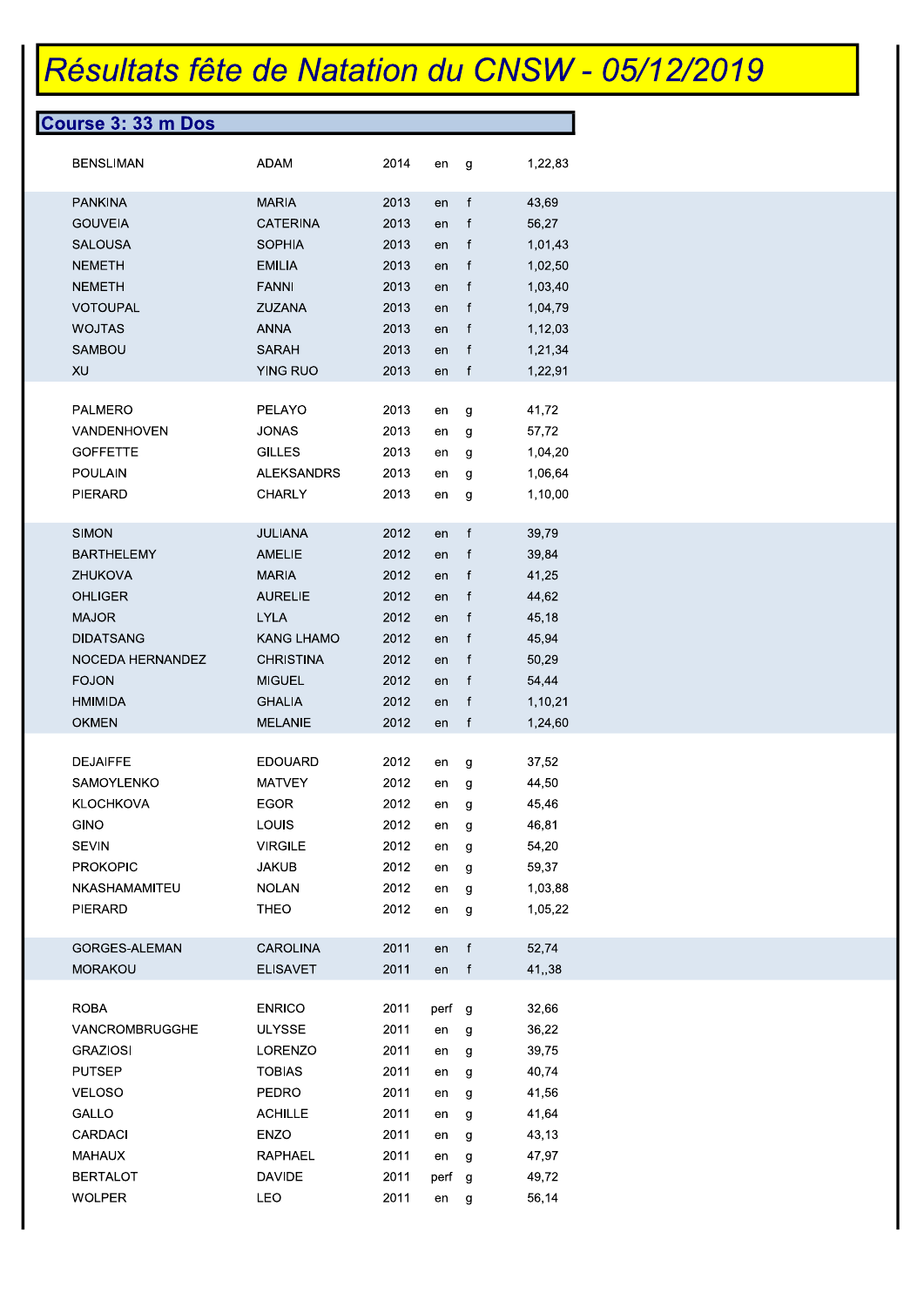#### Course 3: 33 m Dos ..suite

| DE PIERO             | MANUELA          | 2010 | en   | f | 52,29   |
|----------------------|------------------|------|------|---|---------|
|                      |                  |      |      |   |         |
| <b>DEHM</b>          | JOSEF            | 2010 | en   | g | 44,93   |
| <b>VAN VLIET</b>     | <b>ALEXANDER</b> | 2010 | en   | g | 47,00   |
| ABDELKEFI            | HEDI             | 2010 | en   | g | 1,06,98 |
| <b>FOJON</b>         | <b>IGNACIO</b>   | 2010 | en   | g | 1,15,00 |
|                      |                  |      |      |   |         |
| <b>PALAIOLOGAROS</b> | <b>STRATIS</b>   | 2009 | en   | g | 36,52   |
| SAMBOU               | YASSINE          | 2009 | en   | g | 53,37   |
| ORCUM                | RAFAEL           | 2009 | en   | g | 57,34   |
|                      |                  |      |      |   |         |
| <b>KOVACS</b>        | PATRIK           | 2008 | perf | g | 30,31   |
| <b>GOUVEIA</b>       | EDUARDO          | 2008 | perf | g | 31,38   |

#### Course 4: 33 m Brasse

| <b>PONISKAITE</b>  | <b>PAULA</b>        | 2012 | en     | f            | 53,82 |
|--------------------|---------------------|------|--------|--------------|-------|
| <b>LEPEE</b>       | <b>OLIVIA</b>       | 2012 | en     | $\mathsf{f}$ | 56,50 |
|                    |                     |      |        |              |       |
| <b>OURAGHI</b>     | WASSIN              | 2012 | en     | g            | 53,28 |
|                    |                     |      |        |              |       |
| <b>KROLIK</b>      | <b>ANTONINA</b>     | 2011 | perf   | $-f$         | 41,34 |
| <b>GOFFETTE</b>    | <b>CAMILLE</b>      | 2011 | en     | f            | 56,54 |
|                    |                     |      |        |              |       |
| <b>DIERCKX</b>     | <b>HENRI</b>        | 2011 | en     | g            | 45,72 |
| <b>EVEILLARD</b>   | <b>SIMON</b>        | 2011 | en     | g            | 52,60 |
| <b>DIERCKX</b>     | CARL                | 2011 | en     | g            | 52,81 |
|                    |                     |      |        |              |       |
| VASIAN             | SEBASTIAN RADY 2010 |      | perf   |              | 46,43 |
|                    |                     |      |        | g            |       |
| <b>BENSLIMAN</b>   | <b>AYMEN</b>        | 2010 | en     | g            | 47,94 |
|                    |                     |      |        |              |       |
| <b>MORAKOU</b>     | ZOI                 | 2009 | perf   | $-$ f        | 38,35 |
| <b>TRENKA</b>      | <b>BIANKA</b>       | 2009 | perf f |              | 39,70 |
|                    |                     |      |        |              |       |
| <b>VANDERVINNE</b> | <b>EMILE</b>        | 2009 | perf   | g            | 37,03 |
| <b>THOYE</b>       | <b>NATHAN</b>       | 2009 | en     | g            | 37,41 |
| <b>GEORIS</b>      | <b>EMILE</b>        | 2009 | en     | g            | 38,02 |
| <b>THOYE</b>       | <b>MAXIME</b>       | 2009 | en     | g            | 40,13 |
| <b>SERBAN</b>      | <b>TUDOR</b>        | 2009 | perf   | g            | 41,28 |
|                    |                     |      |        |              |       |

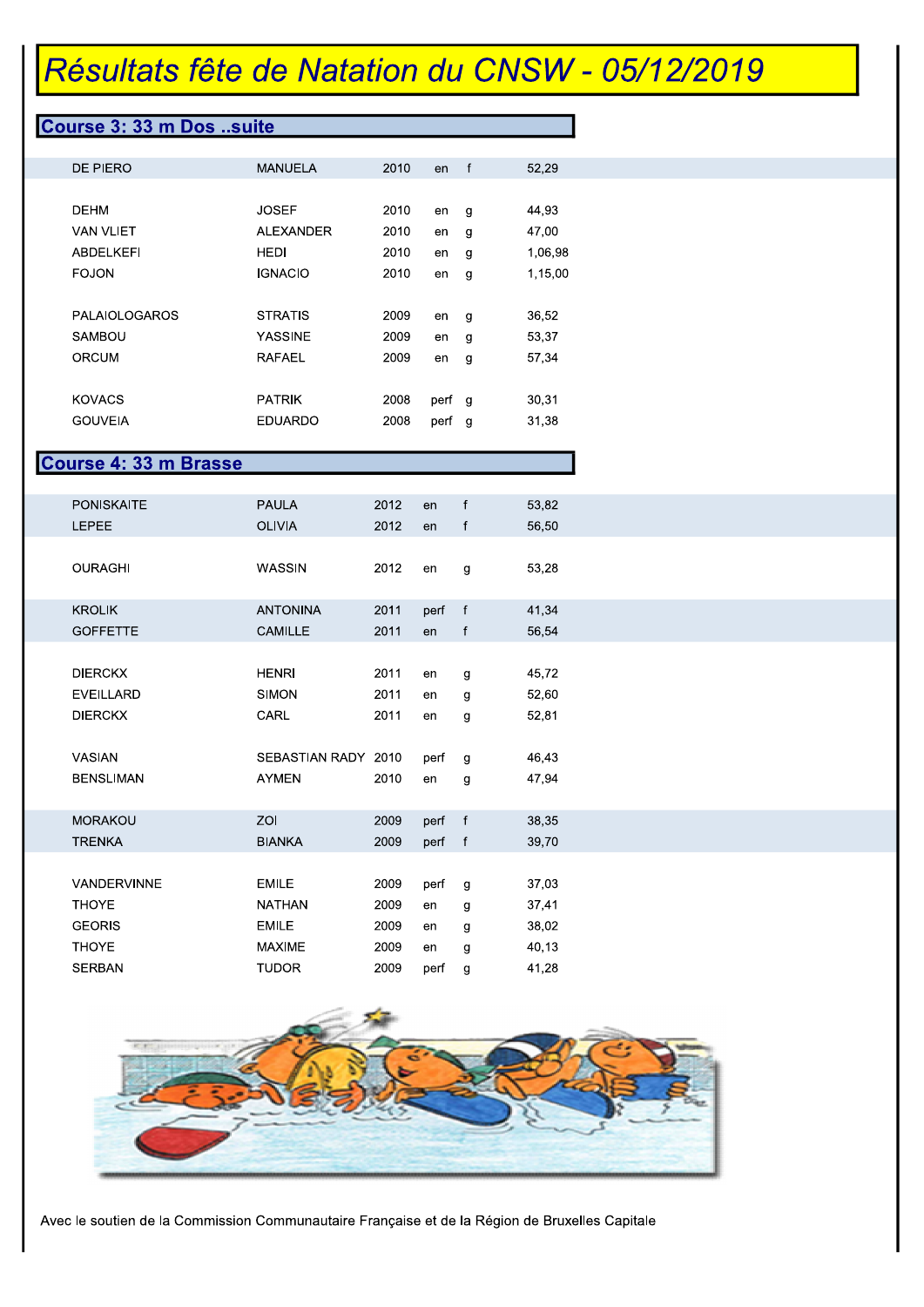| <b>HUJOEL</b><br><b>FELIX</b><br>2013<br>40,90<br>g<br>en<br><b>DING</b><br><b>XIANGWEI</b><br>2013<br>1,09,55<br>en<br>g<br>SZCZESNY<br><b>LOUIS</b><br>2012<br>44,84<br>en<br>g<br>2012<br><b>STILMANT</b><br><b>GABIN</b><br>45,66<br>en<br>g<br>PALAIOLOGAROS<br><b>VIKTORAS</b><br>2012<br>48,97<br>en<br>g<br>2012<br><b>BENNIA</b><br>WAEL<br>1,28,39<br>en<br>g<br><b>KEHAGIOGLOU</b><br>2011<br>32,00<br><b>NIKI</b><br>perf<br>$\mathsf{f}$<br><b>FONTAINE</b><br><b>MAELYNE</b><br>2011<br>f<br>36,78<br>en<br><b>CHINTINNE</b><br>2011<br><b>CHARLOTTE</b><br>f<br>40,75<br>en<br><b>KAIS</b><br><b>BETTIH</b><br>2011<br>f<br>41,80<br>en<br><b>GORINI</b><br><b>FEDERICO</b><br>2011<br>31,31<br>en<br>g<br><b>JUTEUX</b><br><b>VICTOR</b><br>2011<br>36,94<br>g<br>en<br>HU<br><b>TONY YUHEN</b><br>2011<br>48,05<br>g<br>en<br><b>MARZOUKI</b><br><b>SANDRA</b><br>2010<br>f<br>29,13<br>perf<br><b>BIFOLCHI</b><br><b>DIEGO</b><br>2010<br>29,80<br>perf<br>g<br><b>PIETRO</b><br>2010<br>46,73<br>FERNANDEZ-PALACIOS<br>g<br>en<br><b>BRUSSELAERS</b><br>2010<br><b>NOAH</b><br>49,45<br>en<br>g<br>LAAJIMI<br><b>LINA</b><br>2009<br>$-f$<br>29,05<br>perf<br><b>GARON</b><br><b>MANON</b><br>2009<br>$-f$<br>34,44<br>perf<br>2009<br><b>COURBOIN</b><br><b>VICTORIA</b><br>34,93<br>perf<br>$-f$<br>CALOIANU<br><b>MARIA</b><br>2009<br>39,34<br>perf f<br><b>PROKOPIC</b><br><b>JURAJ</b><br>2009<br>26,87<br>perf<br>g<br><b>ELEFTERIE</b><br><b>ALEXANDROS</b><br>2009<br>28,93<br>en<br>g<br><b>KUZMANOV</b><br><b>DARRIN</b><br>2009<br>28,97<br>g<br>en<br><b>BARTHELEMY</b><br><b>NICOLO</b><br>2009<br>30,34<br>perf<br>g<br><b>OZKAN</b><br><b>CAN GABRIEL</b><br>39,06<br>2009<br>en<br>g<br>2009<br><b>OKMEN</b><br><b>MATHIAS</b><br>50,00<br>en<br>g<br><b>IVANOVA</b><br>LORA<br>2008<br>$-f$<br>28,06<br>perf<br><b>BERTALOT</b><br>ALESSANDRO<br>2008<br>25,16<br>perf<br>g<br>ZHUKOV<br><b>GEORGII</b><br>2005<br>24,09<br>ns<br>g | Course 5: 33 m Crawl |  |  |  |
|--------------------------------------------------------------------------------------------------------------------------------------------------------------------------------------------------------------------------------------------------------------------------------------------------------------------------------------------------------------------------------------------------------------------------------------------------------------------------------------------------------------------------------------------------------------------------------------------------------------------------------------------------------------------------------------------------------------------------------------------------------------------------------------------------------------------------------------------------------------------------------------------------------------------------------------------------------------------------------------------------------------------------------------------------------------------------------------------------------------------------------------------------------------------------------------------------------------------------------------------------------------------------------------------------------------------------------------------------------------------------------------------------------------------------------------------------------------------------------------------------------------------------------------------------------------------------------------------------------------------------------------------------------------------------------------------------------------------------------------------------------------------------------------------------------------------------------------------------------------------------------------------------------------------------------------------------------------------------|----------------------|--|--|--|
|                                                                                                                                                                                                                                                                                                                                                                                                                                                                                                                                                                                                                                                                                                                                                                                                                                                                                                                                                                                                                                                                                                                                                                                                                                                                                                                                                                                                                                                                                                                                                                                                                                                                                                                                                                                                                                                                                                                                                                          |                      |  |  |  |
|                                                                                                                                                                                                                                                                                                                                                                                                                                                                                                                                                                                                                                                                                                                                                                                                                                                                                                                                                                                                                                                                                                                                                                                                                                                                                                                                                                                                                                                                                                                                                                                                                                                                                                                                                                                                                                                                                                                                                                          |                      |  |  |  |
|                                                                                                                                                                                                                                                                                                                                                                                                                                                                                                                                                                                                                                                                                                                                                                                                                                                                                                                                                                                                                                                                                                                                                                                                                                                                                                                                                                                                                                                                                                                                                                                                                                                                                                                                                                                                                                                                                                                                                                          |                      |  |  |  |
|                                                                                                                                                                                                                                                                                                                                                                                                                                                                                                                                                                                                                                                                                                                                                                                                                                                                                                                                                                                                                                                                                                                                                                                                                                                                                                                                                                                                                                                                                                                                                                                                                                                                                                                                                                                                                                                                                                                                                                          |                      |  |  |  |
|                                                                                                                                                                                                                                                                                                                                                                                                                                                                                                                                                                                                                                                                                                                                                                                                                                                                                                                                                                                                                                                                                                                                                                                                                                                                                                                                                                                                                                                                                                                                                                                                                                                                                                                                                                                                                                                                                                                                                                          |                      |  |  |  |
|                                                                                                                                                                                                                                                                                                                                                                                                                                                                                                                                                                                                                                                                                                                                                                                                                                                                                                                                                                                                                                                                                                                                                                                                                                                                                                                                                                                                                                                                                                                                                                                                                                                                                                                                                                                                                                                                                                                                                                          |                      |  |  |  |
|                                                                                                                                                                                                                                                                                                                                                                                                                                                                                                                                                                                                                                                                                                                                                                                                                                                                                                                                                                                                                                                                                                                                                                                                                                                                                                                                                                                                                                                                                                                                                                                                                                                                                                                                                                                                                                                                                                                                                                          |                      |  |  |  |
|                                                                                                                                                                                                                                                                                                                                                                                                                                                                                                                                                                                                                                                                                                                                                                                                                                                                                                                                                                                                                                                                                                                                                                                                                                                                                                                                                                                                                                                                                                                                                                                                                                                                                                                                                                                                                                                                                                                                                                          |                      |  |  |  |
|                                                                                                                                                                                                                                                                                                                                                                                                                                                                                                                                                                                                                                                                                                                                                                                                                                                                                                                                                                                                                                                                                                                                                                                                                                                                                                                                                                                                                                                                                                                                                                                                                                                                                                                                                                                                                                                                                                                                                                          |                      |  |  |  |
|                                                                                                                                                                                                                                                                                                                                                                                                                                                                                                                                                                                                                                                                                                                                                                                                                                                                                                                                                                                                                                                                                                                                                                                                                                                                                                                                                                                                                                                                                                                                                                                                                                                                                                                                                                                                                                                                                                                                                                          |                      |  |  |  |
|                                                                                                                                                                                                                                                                                                                                                                                                                                                                                                                                                                                                                                                                                                                                                                                                                                                                                                                                                                                                                                                                                                                                                                                                                                                                                                                                                                                                                                                                                                                                                                                                                                                                                                                                                                                                                                                                                                                                                                          |                      |  |  |  |
|                                                                                                                                                                                                                                                                                                                                                                                                                                                                                                                                                                                                                                                                                                                                                                                                                                                                                                                                                                                                                                                                                                                                                                                                                                                                                                                                                                                                                                                                                                                                                                                                                                                                                                                                                                                                                                                                                                                                                                          |                      |  |  |  |
|                                                                                                                                                                                                                                                                                                                                                                                                                                                                                                                                                                                                                                                                                                                                                                                                                                                                                                                                                                                                                                                                                                                                                                                                                                                                                                                                                                                                                                                                                                                                                                                                                                                                                                                                                                                                                                                                                                                                                                          |                      |  |  |  |
|                                                                                                                                                                                                                                                                                                                                                                                                                                                                                                                                                                                                                                                                                                                                                                                                                                                                                                                                                                                                                                                                                                                                                                                                                                                                                                                                                                                                                                                                                                                                                                                                                                                                                                                                                                                                                                                                                                                                                                          |                      |  |  |  |
|                                                                                                                                                                                                                                                                                                                                                                                                                                                                                                                                                                                                                                                                                                                                                                                                                                                                                                                                                                                                                                                                                                                                                                                                                                                                                                                                                                                                                                                                                                                                                                                                                                                                                                                                                                                                                                                                                                                                                                          |                      |  |  |  |
|                                                                                                                                                                                                                                                                                                                                                                                                                                                                                                                                                                                                                                                                                                                                                                                                                                                                                                                                                                                                                                                                                                                                                                                                                                                                                                                                                                                                                                                                                                                                                                                                                                                                                                                                                                                                                                                                                                                                                                          |                      |  |  |  |
|                                                                                                                                                                                                                                                                                                                                                                                                                                                                                                                                                                                                                                                                                                                                                                                                                                                                                                                                                                                                                                                                                                                                                                                                                                                                                                                                                                                                                                                                                                                                                                                                                                                                                                                                                                                                                                                                                                                                                                          |                      |  |  |  |
|                                                                                                                                                                                                                                                                                                                                                                                                                                                                                                                                                                                                                                                                                                                                                                                                                                                                                                                                                                                                                                                                                                                                                                                                                                                                                                                                                                                                                                                                                                                                                                                                                                                                                                                                                                                                                                                                                                                                                                          |                      |  |  |  |
|                                                                                                                                                                                                                                                                                                                                                                                                                                                                                                                                                                                                                                                                                                                                                                                                                                                                                                                                                                                                                                                                                                                                                                                                                                                                                                                                                                                                                                                                                                                                                                                                                                                                                                                                                                                                                                                                                                                                                                          |                      |  |  |  |
|                                                                                                                                                                                                                                                                                                                                                                                                                                                                                                                                                                                                                                                                                                                                                                                                                                                                                                                                                                                                                                                                                                                                                                                                                                                                                                                                                                                                                                                                                                                                                                                                                                                                                                                                                                                                                                                                                                                                                                          |                      |  |  |  |
|                                                                                                                                                                                                                                                                                                                                                                                                                                                                                                                                                                                                                                                                                                                                                                                                                                                                                                                                                                                                                                                                                                                                                                                                                                                                                                                                                                                                                                                                                                                                                                                                                                                                                                                                                                                                                                                                                                                                                                          |                      |  |  |  |
|                                                                                                                                                                                                                                                                                                                                                                                                                                                                                                                                                                                                                                                                                                                                                                                                                                                                                                                                                                                                                                                                                                                                                                                                                                                                                                                                                                                                                                                                                                                                                                                                                                                                                                                                                                                                                                                                                                                                                                          |                      |  |  |  |
|                                                                                                                                                                                                                                                                                                                                                                                                                                                                                                                                                                                                                                                                                                                                                                                                                                                                                                                                                                                                                                                                                                                                                                                                                                                                                                                                                                                                                                                                                                                                                                                                                                                                                                                                                                                                                                                                                                                                                                          |                      |  |  |  |
|                                                                                                                                                                                                                                                                                                                                                                                                                                                                                                                                                                                                                                                                                                                                                                                                                                                                                                                                                                                                                                                                                                                                                                                                                                                                                                                                                                                                                                                                                                                                                                                                                                                                                                                                                                                                                                                                                                                                                                          |                      |  |  |  |
|                                                                                                                                                                                                                                                                                                                                                                                                                                                                                                                                                                                                                                                                                                                                                                                                                                                                                                                                                                                                                                                                                                                                                                                                                                                                                                                                                                                                                                                                                                                                                                                                                                                                                                                                                                                                                                                                                                                                                                          |                      |  |  |  |
|                                                                                                                                                                                                                                                                                                                                                                                                                                                                                                                                                                                                                                                                                                                                                                                                                                                                                                                                                                                                                                                                                                                                                                                                                                                                                                                                                                                                                                                                                                                                                                                                                                                                                                                                                                                                                                                                                                                                                                          |                      |  |  |  |
|                                                                                                                                                                                                                                                                                                                                                                                                                                                                                                                                                                                                                                                                                                                                                                                                                                                                                                                                                                                                                                                                                                                                                                                                                                                                                                                                                                                                                                                                                                                                                                                                                                                                                                                                                                                                                                                                                                                                                                          |                      |  |  |  |
|                                                                                                                                                                                                                                                                                                                                                                                                                                                                                                                                                                                                                                                                                                                                                                                                                                                                                                                                                                                                                                                                                                                                                                                                                                                                                                                                                                                                                                                                                                                                                                                                                                                                                                                                                                                                                                                                                                                                                                          |                      |  |  |  |
|                                                                                                                                                                                                                                                                                                                                                                                                                                                                                                                                                                                                                                                                                                                                                                                                                                                                                                                                                                                                                                                                                                                                                                                                                                                                                                                                                                                                                                                                                                                                                                                                                                                                                                                                                                                                                                                                                                                                                                          |                      |  |  |  |
|                                                                                                                                                                                                                                                                                                                                                                                                                                                                                                                                                                                                                                                                                                                                                                                                                                                                                                                                                                                                                                                                                                                                                                                                                                                                                                                                                                                                                                                                                                                                                                                                                                                                                                                                                                                                                                                                                                                                                                          |                      |  |  |  |
|                                                                                                                                                                                                                                                                                                                                                                                                                                                                                                                                                                                                                                                                                                                                                                                                                                                                                                                                                                                                                                                                                                                                                                                                                                                                                                                                                                                                                                                                                                                                                                                                                                                                                                                                                                                                                                                                                                                                                                          |                      |  |  |  |
|                                                                                                                                                                                                                                                                                                                                                                                                                                                                                                                                                                                                                                                                                                                                                                                                                                                                                                                                                                                                                                                                                                                                                                                                                                                                                                                                                                                                                                                                                                                                                                                                                                                                                                                                                                                                                                                                                                                                                                          |                      |  |  |  |
|                                                                                                                                                                                                                                                                                                                                                                                                                                                                                                                                                                                                                                                                                                                                                                                                                                                                                                                                                                                                                                                                                                                                                                                                                                                                                                                                                                                                                                                                                                                                                                                                                                                                                                                                                                                                                                                                                                                                                                          |                      |  |  |  |
|                                                                                                                                                                                                                                                                                                                                                                                                                                                                                                                                                                                                                                                                                                                                                                                                                                                                                                                                                                                                                                                                                                                                                                                                                                                                                                                                                                                                                                                                                                                                                                                                                                                                                                                                                                                                                                                                                                                                                                          |                      |  |  |  |
|                                                                                                                                                                                                                                                                                                                                                                                                                                                                                                                                                                                                                                                                                                                                                                                                                                                                                                                                                                                                                                                                                                                                                                                                                                                                                                                                                                                                                                                                                                                                                                                                                                                                                                                                                                                                                                                                                                                                                                          |                      |  |  |  |
|                                                                                                                                                                                                                                                                                                                                                                                                                                                                                                                                                                                                                                                                                                                                                                                                                                                                                                                                                                                                                                                                                                                                                                                                                                                                                                                                                                                                                                                                                                                                                                                                                                                                                                                                                                                                                                                                                                                                                                          |                      |  |  |  |
|                                                                                                                                                                                                                                                                                                                                                                                                                                                                                                                                                                                                                                                                                                                                                                                                                                                                                                                                                                                                                                                                                                                                                                                                                                                                                                                                                                                                                                                                                                                                                                                                                                                                                                                                                                                                                                                                                                                                                                          |                      |  |  |  |
|                                                                                                                                                                                                                                                                                                                                                                                                                                                                                                                                                                                                                                                                                                                                                                                                                                                                                                                                                                                                                                                                                                                                                                                                                                                                                                                                                                                                                                                                                                                                                                                                                                                                                                                                                                                                                                                                                                                                                                          |                      |  |  |  |
|                                                                                                                                                                                                                                                                                                                                                                                                                                                                                                                                                                                                                                                                                                                                                                                                                                                                                                                                                                                                                                                                                                                                                                                                                                                                                                                                                                                                                                                                                                                                                                                                                                                                                                                                                                                                                                                                                                                                                                          |                      |  |  |  |
|                                                                                                                                                                                                                                                                                                                                                                                                                                                                                                                                                                                                                                                                                                                                                                                                                                                                                                                                                                                                                                                                                                                                                                                                                                                                                                                                                                                                                                                                                                                                                                                                                                                                                                                                                                                                                                                                                                                                                                          |                      |  |  |  |
|                                                                                                                                                                                                                                                                                                                                                                                                                                                                                                                                                                                                                                                                                                                                                                                                                                                                                                                                                                                                                                                                                                                                                                                                                                                                                                                                                                                                                                                                                                                                                                                                                                                                                                                                                                                                                                                                                                                                                                          |                      |  |  |  |
|                                                                                                                                                                                                                                                                                                                                                                                                                                                                                                                                                                                                                                                                                                                                                                                                                                                                                                                                                                                                                                                                                                                                                                                                                                                                                                                                                                                                                                                                                                                                                                                                                                                                                                                                                                                                                                                                                                                                                                          |                      |  |  |  |
|                                                                                                                                                                                                                                                                                                                                                                                                                                                                                                                                                                                                                                                                                                                                                                                                                                                                                                                                                                                                                                                                                                                                                                                                                                                                                                                                                                                                                                                                                                                                                                                                                                                                                                                                                                                                                                                                                                                                                                          |                      |  |  |  |

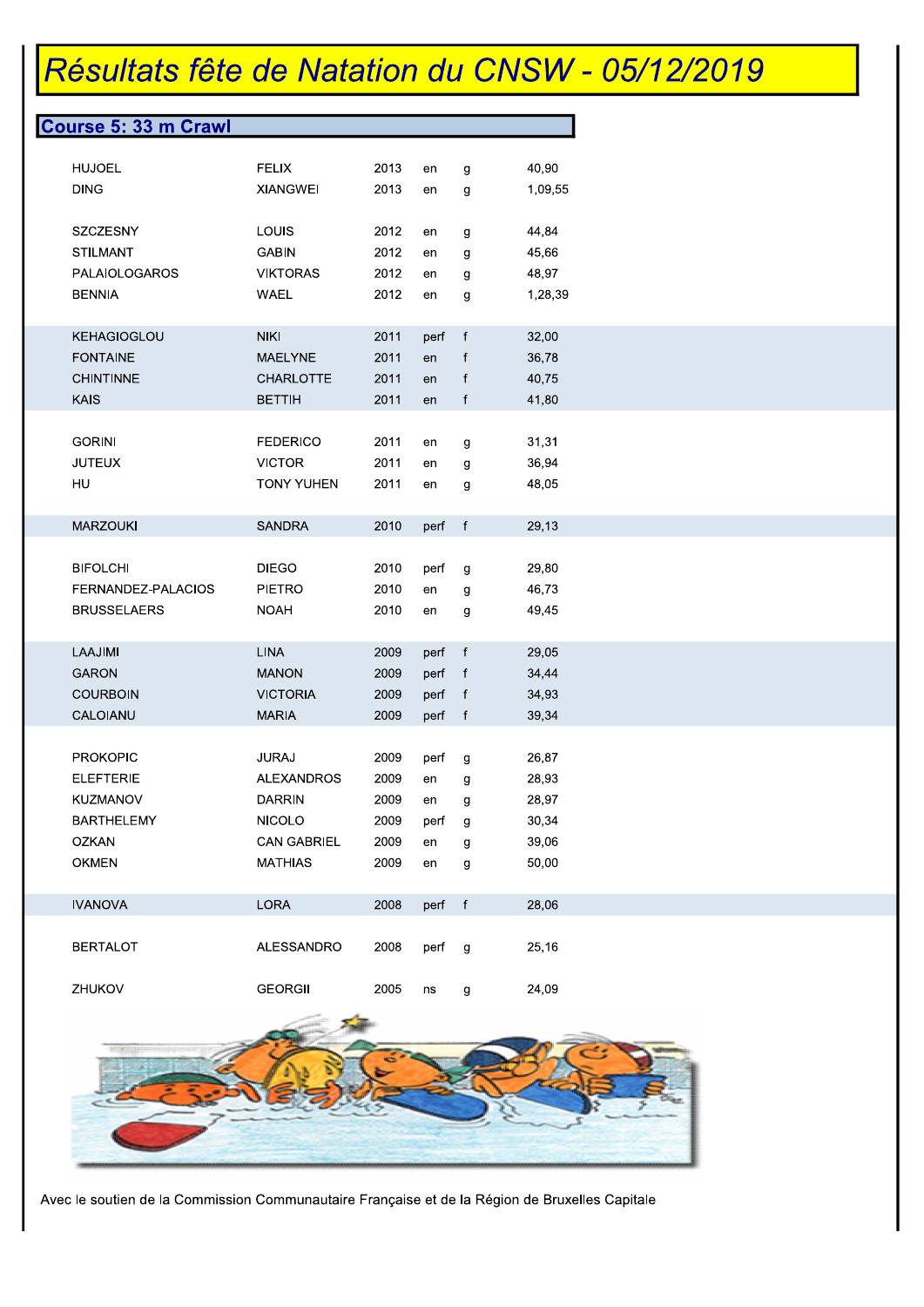|                                 | <b>Course 6: 100 m Dos</b> |              |                      |              |                    |       |
|---------------------------------|----------------------------|--------------|----------------------|--------------|--------------------|-------|
| <b>JENKINS</b>                  | ANNABELLE                  | 2011         | perf f               |              | 1,52,80            |       |
| <b>TERTEROV</b>                 | ARSENE                     | 2011         | perf g               |              | 1,54,56            |       |
| <b>WEBERS</b>                   | <b>ARIANNA</b>             | 2010         | perf f               |              | 2,00,42            |       |
| <b>OHLIGER</b>                  | <b>NOEMIE</b>              | 2009         | b4                   | f            | 1,43,94            |       |
| <b>DEJAIFFE</b>                 | <b>OLIVIA</b>              | 2009         | b4                   | f            | 1,49,40            |       |
| <b>KAY</b>                      | <b>CATHERINE</b>           | 2009         | perf f               |              | 1,54,94            |       |
| <b>LOKSIK</b>                   | <b>MARKO</b>               | 2009         | perf g               |              | 2,12,12            |       |
| <b>RICHARDSON</b>               | <b>ELISABETH</b>           | 2008         | b4                   | $\mathbf{f}$ | 1,48,33            | azata |
| LO MONACO                       | <b>CLAIRE</b>              | 2008         | b4                   | f            | 1,53,37            |       |
|                                 |                            |              |                      |              |                    |       |
| <b>LEJEUNE</b>                  | LANCELOT                   | 2008         | b4                   | g            | 1,49,85            |       |
| <b>KOVACS</b>                   | <b>ANTONIA</b>             | 2007         | b4                   | f            | 1,46,50            |       |
| VANDENHOVEN                     | <b>JOSHUA</b>              | 2007         | b4                   | g            | 1,38,60            |       |
| <b>THOMAS</b>                   | <b>OSCAR</b>               | 2007         | b4                   | g            | 1,40,75            |       |
| <b>HAGGARD</b>                  | <b>ESME</b>                | 2011         | b4                   | f            | 1,46,65            |       |
|                                 |                            |              | en                   | g            | 2,15,46            |       |
| CHAPANOV                        | <b>BOYAN</b>               | 2011         |                      |              |                    |       |
|                                 |                            |              |                      |              |                    |       |
| <b>JANY</b><br><b>BOHM</b>      | <b>ALEX</b><br>LENNART     | 2010<br>2010 | b4<br>perf           | g<br>g       | 1,49,28            |       |
| <b>MAJOR</b>                    | <b>DENES</b>               | 2010         | perf                 | g            | 2,04,78<br>2,18,72 |       |
|                                 |                            |              |                      | f            |                    |       |
| <b>RENAUD</b><br><b>OHLIGER</b> | ALVA<br><b>NOEMIE</b>      | 2009<br>2009 | b5<br>b <sub>4</sub> | f            | 1,54,84<br>2,02,28 |       |
|                                 |                            |              |                      |              |                    |       |
| <b>KROLIK</b>                   | JULIAN                     | 2009         | b4                   | g            | 2,02,47            |       |
| <b>GEERAERTS</b>                | <b>NEIL</b>                | 2009         | perf                 | g            | 2,32,34            |       |
| WEBERS                          | <b>ALESSIA</b>             | 2008         | b <sub>4</sub>       | f            | 1,54,03            |       |
| COLLARD                         | <b>ROXANE</b>              | 2008         | perf                 | $-f$         | 1,55,34            |       |
| <b>HUJOEL</b>                   | <b>ROXANE</b>              | 2008         | perf f               |              | 2,12,84            |       |
| CARLUCCI                        | SAMUELE                    | 2008         | b4                   | g            | 1,54,49            |       |
| <b>SZELES</b>                   | ADAM                       | 2008         | perf                 | $\mathbf{g}$ | 2,01,47            |       |
| MAJOR                           | <b>DOMONKOS</b>            | 2008         | perf                 | g            | 2,01,56            |       |
| <b>OURAGHI</b>                  | FADY                       | 2007         | perf                 | g            | 2,11,85            |       |